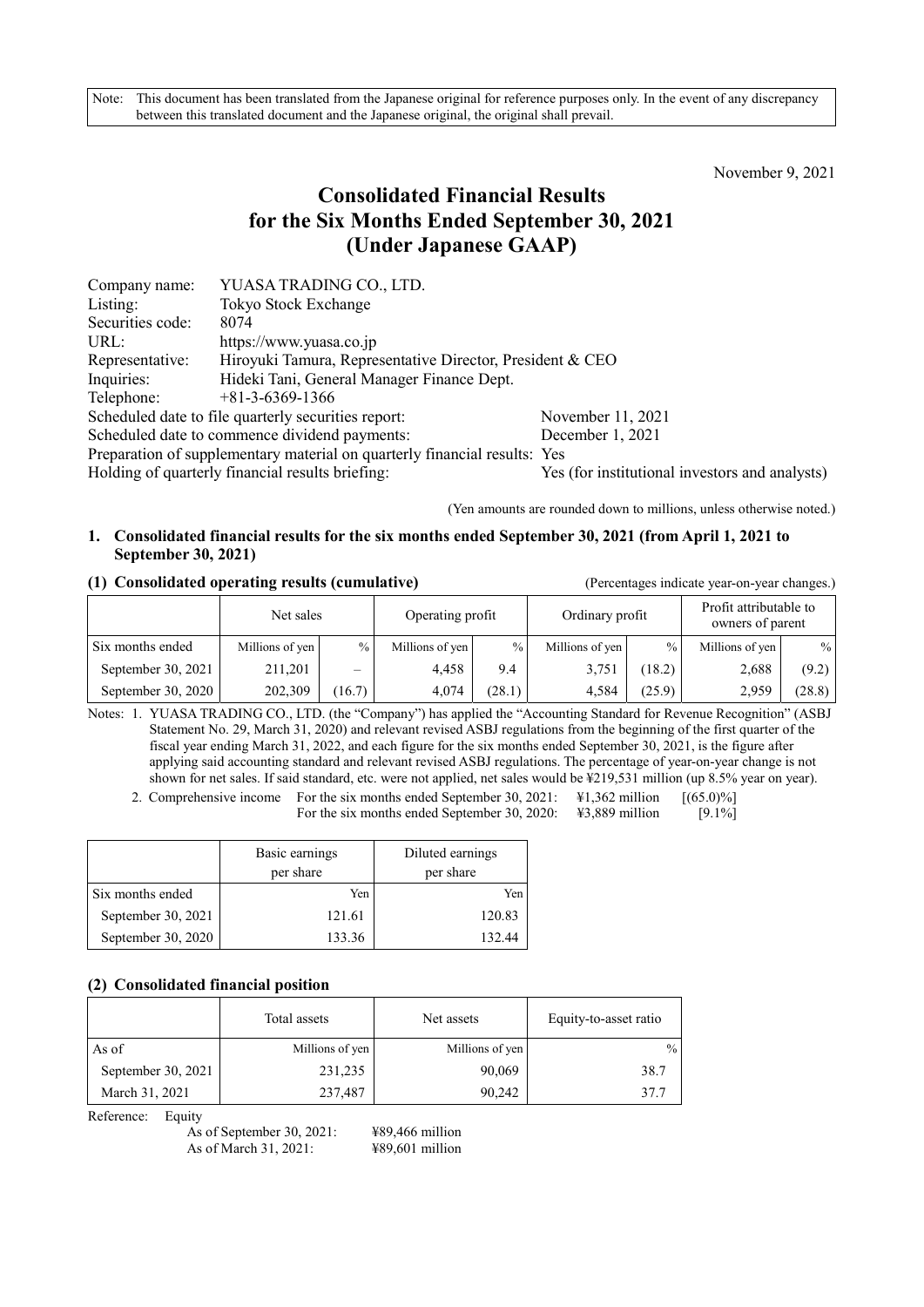## **2. Cash dividends**

|                                                    | Annual dividends per share |                    |                   |                 |        |  |
|----------------------------------------------------|----------------------------|--------------------|-------------------|-----------------|--------|--|
|                                                    | First quarter-end          | Second quarter-end | Third quarter-end | Fiscal year-end | Total  |  |
|                                                    | Yen                        | Yen                | Yen               | Yen             | Yen    |  |
| Fiscal year ended<br>March 31, 2021                |                            | 30.00              | -                 | 70.00           | 100.00 |  |
| Fiscal year ending<br>March 31, 2022               | –                          | 49.00              |                   |                 |        |  |
| Fiscal year ending<br>March 31, 2022<br>(Forecast) |                            |                    | –                 | 74.00           | 123.00 |  |

Note: Revisions to the forecast of cash dividends most recently announced: None

## **3. Consolidated earnings forecasts for the fiscal year ending March 31, 2022 (from April 1, 2021 to March 31, 2022)**

(Percentages indicate year-on-year changes.)

|           | Net sales       |                          | Operating profit  |      | Ordinary profit   |      | Profit attributable to<br>owners of parent |      | Basic earnings<br>per share |
|-----------|-----------------|--------------------------|-------------------|------|-------------------|------|--------------------------------------------|------|-----------------------------|
|           | Millions of yen |                          | % Millions of yen |      | % Millions of yen |      | % Millions of yen                          | $\%$ | Yen I                       |
| Full year | 471,000         | $\overline{\phantom{m}}$ | . 1.700           | 30.2 | 11.300            | 12.9 | 7.600                                      | 9.7  | 343.83                      |

Notes: 1. Revisions to the earnings forecasts most recently announced: Yes

2. The Company has applied the "Accounting Standard for Revenue Recognition" (ASBJ Statement No. 29, March 31, 2020) and relevant revised ASBJ regulations from the beginning of the first quarter of the fiscal year ending March 31, 2022, and the consolidated earnings forecasts above are based on the figures after applying said accounting standard and relevant revised ASBJ regulations. The percentage of year-on-year change is not shown for net sales. If said standard, etc. were not applied, net sales would be ¥492,000 million for the full year (up 13.8% year on year).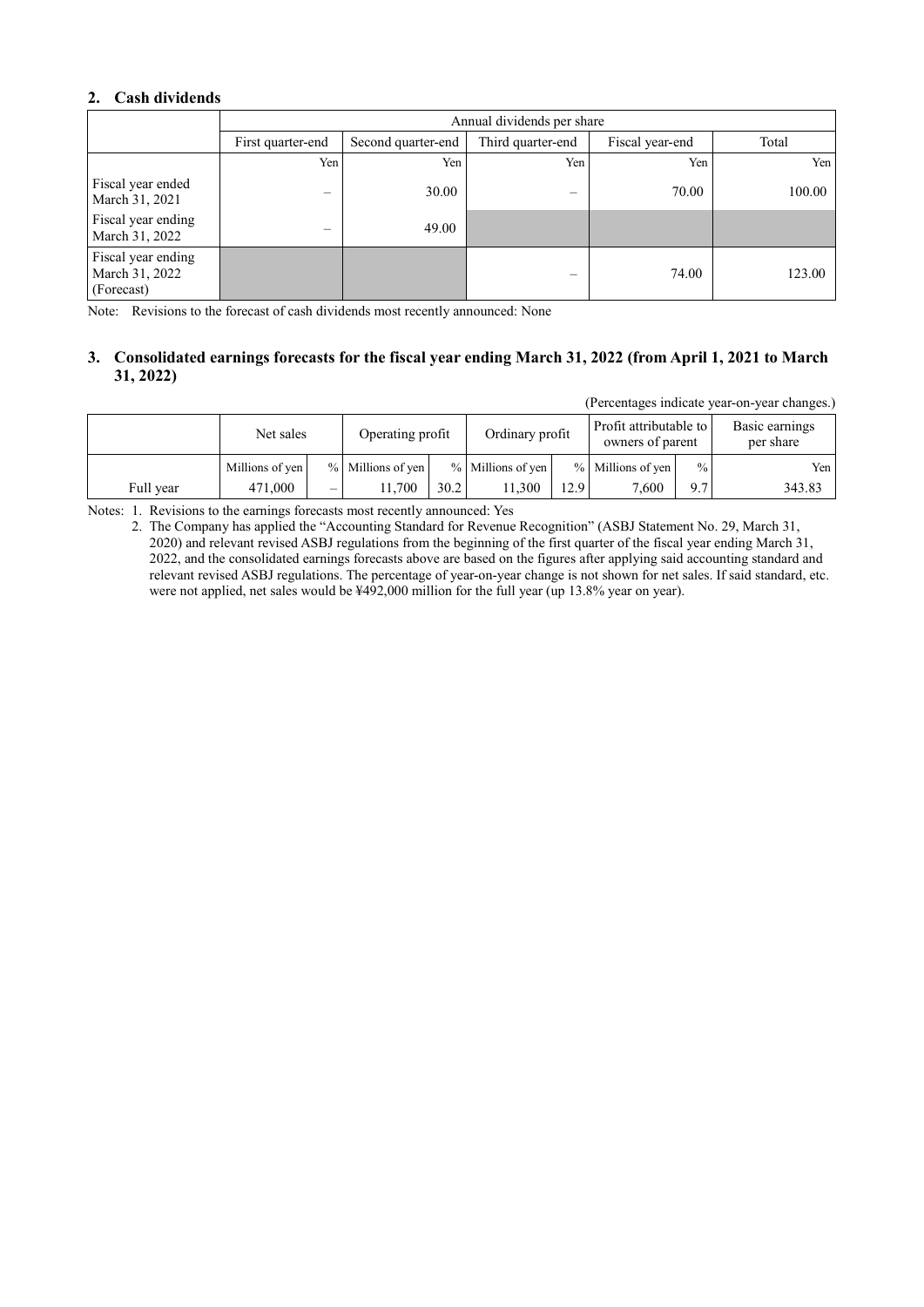#### **\* Notes**

- (1) Changes in significant subsidiaries during the period (changes in specified subsidiaries resulting in the change in scope of consolidation): None
- (2) Adoption of accounting treatment specific to the preparation of quarterly consolidated financial statements: None
- (3) Changes in accounting policies, changes in accounting estimates, and restatement
	- (i) Changes in accounting policies due to revisions to accounting standards and other regulations: Yes
	- (ii) Changes in accounting policies due to other reasons: None
	- (iii) Changes in accounting estimates: None
	- (iv) Restatement: None
- (4) Number of issued shares (common shares)
	- (i) Total number of issued shares at the end of the period (including treasury shares)

| As of September 30, 2021 | 23,155,882 shares |
|--------------------------|-------------------|
| As of March 31, 2021     | 23,155,882 shares |

(ii) Number of treasury shares at the end of the period

| As of September 30, 2021 | 1,048,498 shares   |
|--------------------------|--------------------|
| As of March 31, 2021     | $1,071,190$ shares |

(iii) Average number of shares outstanding during the period (cumulative from the beginning of the fiscal year)

| Six months ended September 30, 2021 | 22.103.922 shares |
|-------------------------------------|-------------------|
| Six months ended September 30, 2020 | 22,191,435 shares |

Note: The shares of the Company held by the "Board Incentive Plan (BIP) Trust" are included in the number of treasury shares at the end of the period (188,917 shares as of September 30, 2021 and 196,129 shares as of March 31, 2021). Also, the shares of the Company held by the "Board Incentive Plan (BIP) Trust" are included in treasury shares that are deducted for calculation of the average number of shares outstanding during the period (cumulative from the beginning of the fiscal year) (192,523 shares for the six months ended September 30, 2021 and 96,119 shares for the six months ended September 30, 2020).

- \* Quarterly financial results reports are exempt from quarterly review conducted by certified public accountants or an audit corporation.
- \* Proper use of earnings forecasts, and other special matters

(Caution regarding forward-looking statements)

The forward-looking statements, including earnings forecasts, contained in this document are based on information currently available to the Company and on certain assumptions deemed to be reasonable. These statements do not purport that the Company pledges to realize such statements. Actual business and other results may differ substantially due to various factors. For the suppositions that form the assumptions for earnings forecasts and cautions concerning the use thereof, please refer to "1. Qualitative Information Regarding Results for the First Six Months, (3) Explanation of consolidated earnings forecasts and other forward-looking statements" on page 5 of the attached material.

(Means of access to contents of financial results briefing)

The Company plans to hold a financial results briefing for institutional investors and analysts on Monday, November 15, 2021. The materials for this briefing is to be posted on the Company's website promptly after the briefing.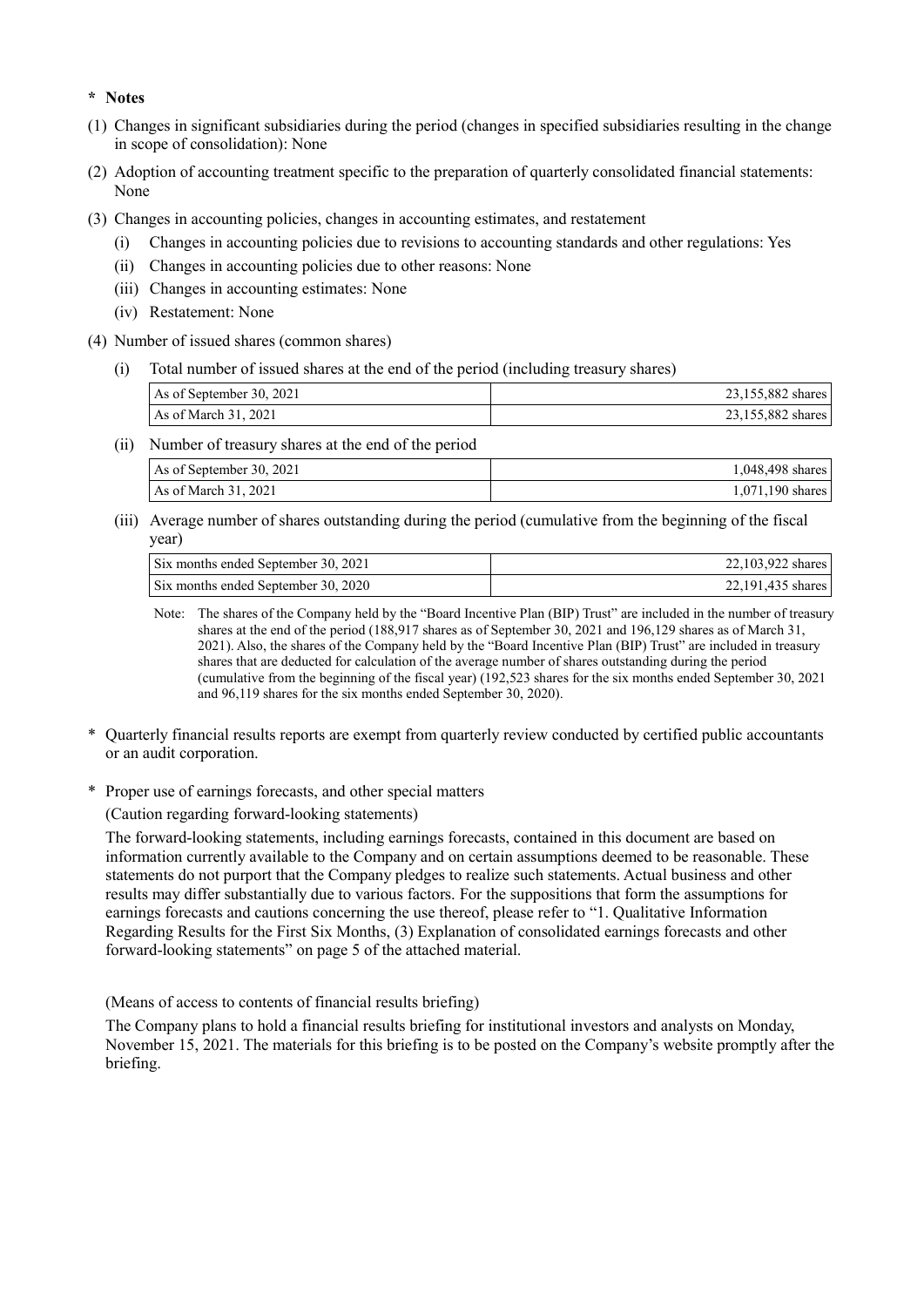## **Attached Materials**

| 1.  |  |
|-----|--|
| (1) |  |
| (2) |  |
| (3) |  |
| 2.  |  |
| (1) |  |
| (2) |  |
|     |  |
|     |  |
| (3) |  |
| (4) |  |
|     |  |
|     |  |
|     |  |
|     |  |
|     |  |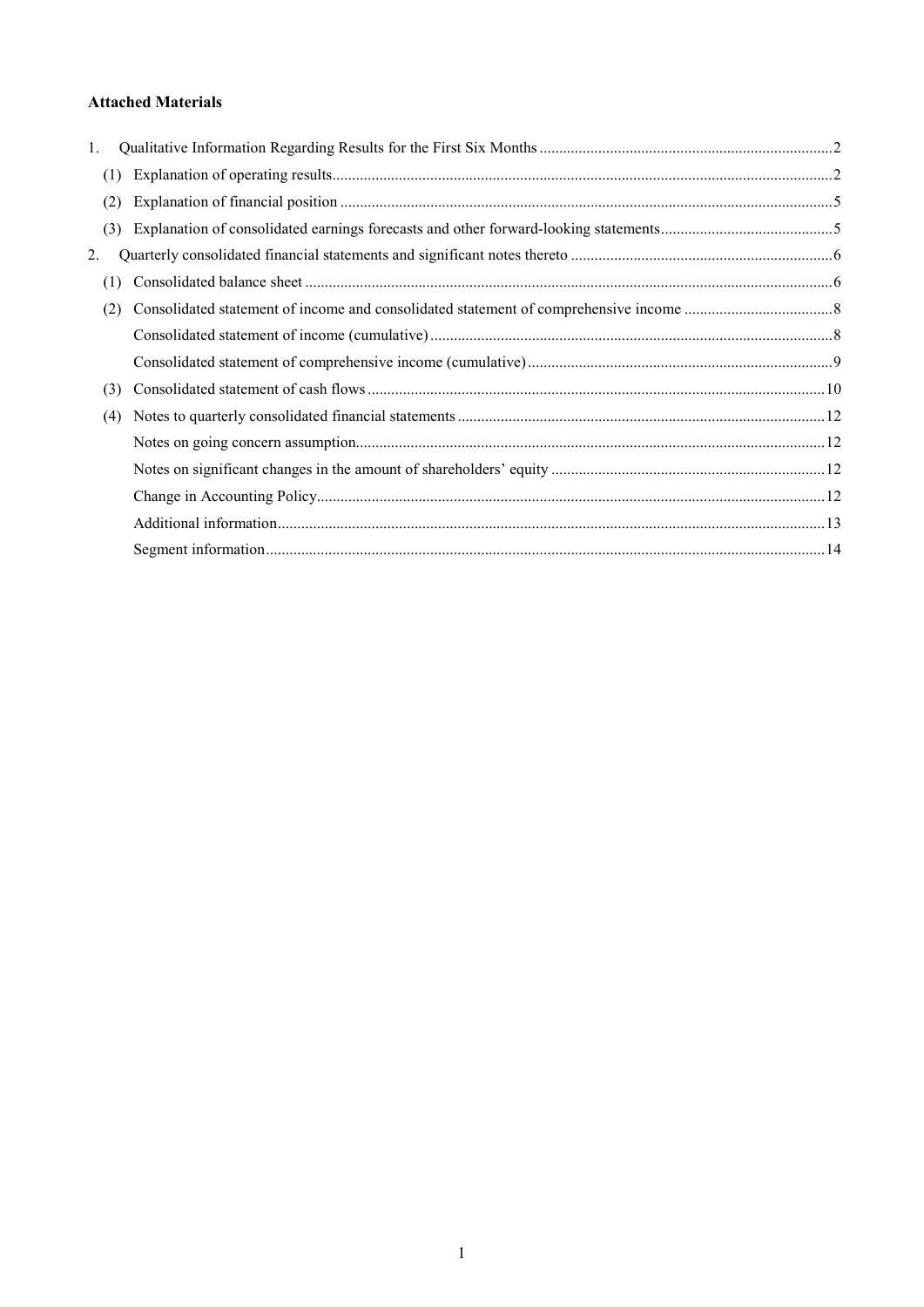## **1. Qualitative Information Regarding Results for the First Six Months**

## **(1) Explanation of operating results**

The Company has applied the "Accounting Standard for Revenue Recognition" (ASBJ Statement No. 29, March 31, 2020) and relevant revised ASBJ regulations from the beginning of the first quarter of the fiscal year ending March 31, 2022. Therefore, the following explanation of the operating results shows the actual values of the net sales for the same quarter during the previous fiscal year, which do not retroactively apply the "Accounting Standard for Revenue Recognition," without showing the net sales compared to the same quarter during the previous fiscal year  $(\%).$ 

For details, please refer to "Change in Accounting Policy" of "(4) Notes to quarterly consolidated financial statements" in "2. Quarterly consolidated financial statements and significant notes thereto."

The Japanese economy during the six months under review (April 1, 2021 to September 30, 2021) remained uncertain due to the reissuing of a declaration of a state of emergency and other factors, but as COVID-19 vaccinations progressed, economic activity showed signs of normalization and headed toward recovery. In the industrial field, although there was an impact on production activities mainly in the automobile-related industry due to a supply shortage of semiconductors, moves toward recovery accelerated in capital investment demand, and the order environment recovered. Moreover, in the construction and housing field, the number of new housing starts gradually recovered with a focus on condominiums, and public capital investment also remained firm.

At the same time, economies overseas recovered mainly in the US and China, but economic activity stagnated in Southeast Asian countries such as Indonesia and Vietnam due to resurgence of COVID-19 infections. In addition, there are continued supply chain disruptions such as shortages of components and materials due to the effects of power shortages in China and factory operation restrictions in Southeast Asia.

Under these circumstances, based on the Group Mid-term Management Plan "Growing Together 2023," aiming to evolve into a "TSUNAGU Service Integrated Shosha Group," we executed various policies under the basic policies of a "growth business strategy," "core business strategy," and "strengthening management foundation" while also strengthening our initiatives on "ESG" and "SDGs."

In the "growth business strategy," we concentrated on the development of new products and services in fields such as climate change, infection prevention, labor-saving and automation measures, based on the understanding that growth businesses are businesses that solve social issues. As for "core business strategy," we strengthened and expanded our efforts toward becoming a "TSUNAGU Service Integrated Shosha Group," which enables us to demonstrate our comprehensive strengths in one-stop, while promoting the deep cultivation of our core businesses.

Under "strengthening management foundation," we implemented various measures to strengthen our competitiveness, launching initiatives aimed at transforming into a digital trading company shifting "From Single Item Business to Integrated Product-Service" through the promotion of DX. In addition, we have increased the number of Outside Directors by one at the Ordinary General Meeting of Shareholders held in June 2021, raising the ratio of Outside Directors to more than one-third of all Directors, in an effort to further strengthen corporate governance. Furthermore, with the aim of promoting the resolution of social issues through its core business, the Group has formulated the "sustainability declaration" and "action plan" in October 2021, and expressed its support for the TCFD (Task Force on Climate-related Financial Disclosures) and will actively contribute to the establishment of a sustainable society.

As a result, consolidated net sales for the six months under review were ¥211,201 million (¥202,309 million in the same period of the previous fiscal year). Operating profit was ¥4,458 million (up 9.4% year on year), ordinary profit was ¥3,751 million (down 18.2% year on year), and profit attributable to owners of parent was ¥2,688 million (down 9.2% year on year).

Furthermore, net sales show the actual value for the same quarter of the previous fiscal year, which does not retroactively apply the "Accounting Standard for Revenue Recognition."

Results by reportable segment are as follows: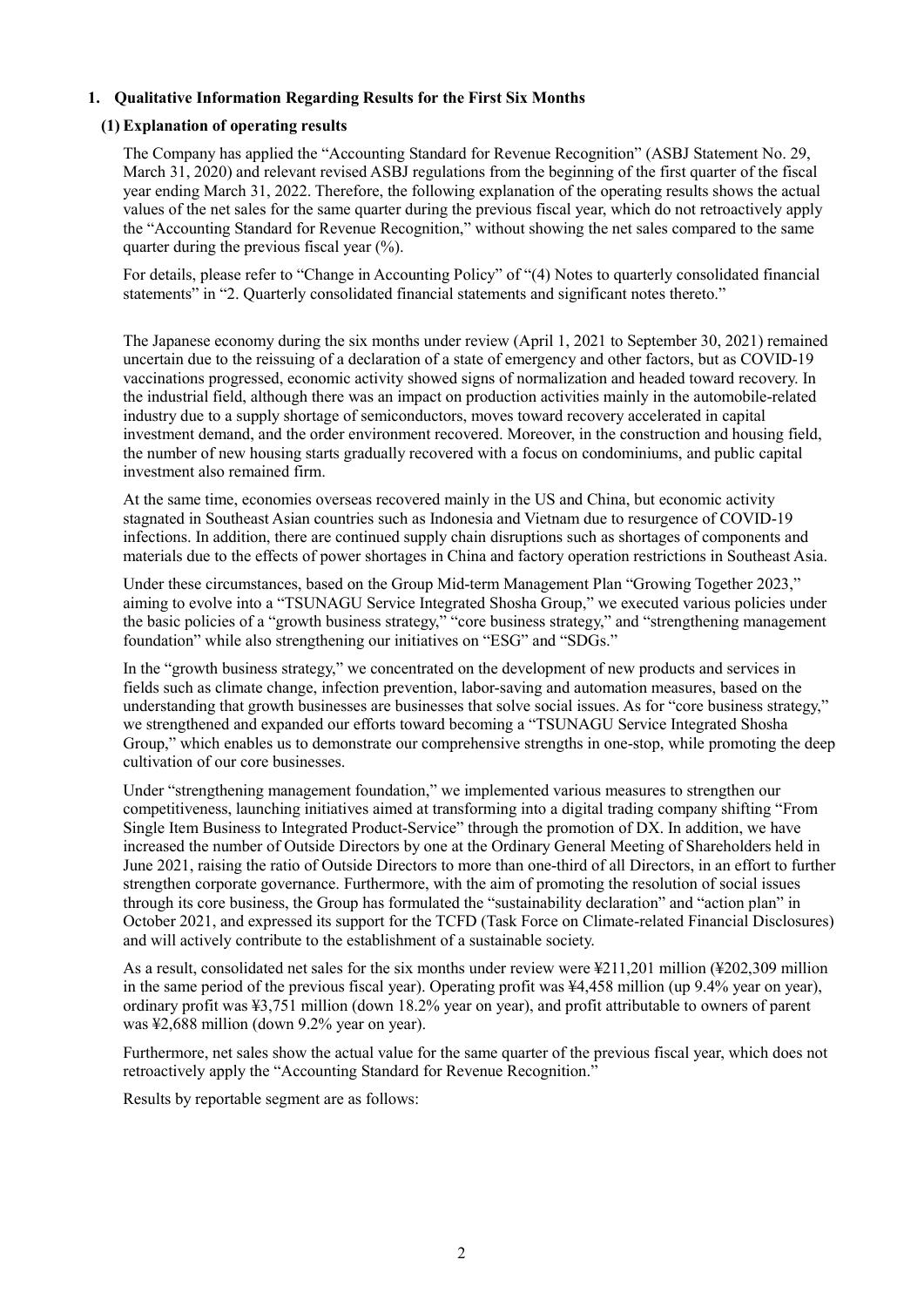<Industrial Equipment & Tools Division>

Regarding the Industrial Equipment & Tools Division, production activities continued to be firm, and demand for cutting tools, measuring equipment, control equipment, etc. increased, mainly for semiconductor-related industries, where factory operation rates remain at a high level.

Under these circumstances, we enhanced product items such as compressors, generators, and control-related equipment, and strengthened logistics functions by measures such as streamlining delivery. In addition, as a result of proposing automation and rationalization of production sites and focusing on sales of robot equipment, logistics-related equipment, and machine tool peripherals, net sales were ¥34,950 million (¥28,648 million in the same quarter of the previous fiscal year).

#### <Machine Tools Division>

Regarding the Machine Tools Division, although factory operations were suspended in domestic automobilerelated industries, capital investment propensity remained strong, especially in semiconductor-related industries, and machine tool orders increased. Overseas, although capital investment demand continued to recover mainly in North America, demand stagnated in some Southeast Asian countries due to the resurgence of COVID-19.

Under these circumstances, in order to resolve labor shortages at production sites, in addition to developing the robot system "Robo Combo" that easily realizes automation and proposing cost reduction by robot systems using existing equipment, we also focused on equipment introduction proposals utilizing various subsidies. As a result of, net sales were ¥42,767 million (¥40,744 million in the same quarter of the previous fiscal year).

#### <Housing, Air & Fluidic Control Systems Division>

Regarding the Housing, Air & Fluidic Control Systems Division, a sign of recovery was seen mainly in housing equipment due to the recovery in the number of new housing starts. In particular, as a measure to prevent the spread of infection with a view toward post-pandemic era, consumer demand for ventilation is high, and sales of air conditioners and other equipment remained firm. Moreover, demand for storage battery related equipment trended strongly in the renewable energy field, for home consumption and in relation to the expiration of FIT (feed-in tariff system).

Under these circumstances, we expanded sales of air-conditioning equipment with high energy-saving performance and products to prevent infection, and also strengthened sales of valves, pumps, and other nonhousing field products. Furthermore, as a result of efforts to expand storage batteries and power conditioners, proposing systems for carbon neutrality, and strengthening our engineering functions in renewable energy related products, net sales were ¥76,833 million (¥72,524 million in the same quarter of the previous fiscal year).

#### <Building Supplies & Exterior Division>

Regarding the Building Supplies & Exterior, a decrease in new demand was seen around finishing hardware merchandise and scenic exterior merchandise with the postponement of construction, suspension of new projects, and the reevaluation of redevelopment projects around the metropolitan area due to the impact of the resurgence of COVID-19. Meanwhile, investments in public facilities such as natural disaster measures and measures to prevent traffic accidents grew steadily. Moreover, the need for storage and delivery boxes swelled due to changes in lifestyles, resulting in increased sales.

Under these circumstances, net sales were ¥21,533 million (¥25,233 million in the same quarter of the previous fiscal year) as a result of focusing on expanding the sales of jointly developed bollards (car barriers) with flooding sensors, resilience products such as water sealing plates, aluminum fencing to replace concrete fencing with a risk of overturning, and other products to combat natural disasters.

#### <Construction Machines Division>

Regarding the Construction Machines Division, new capital investment projects by rental companies remained at a standstill due to delays in construction works caused by the Tokyo Olympic and Paralympic Games and the resurgence of COVID-19. At the same time, demand related to disaster recovery construction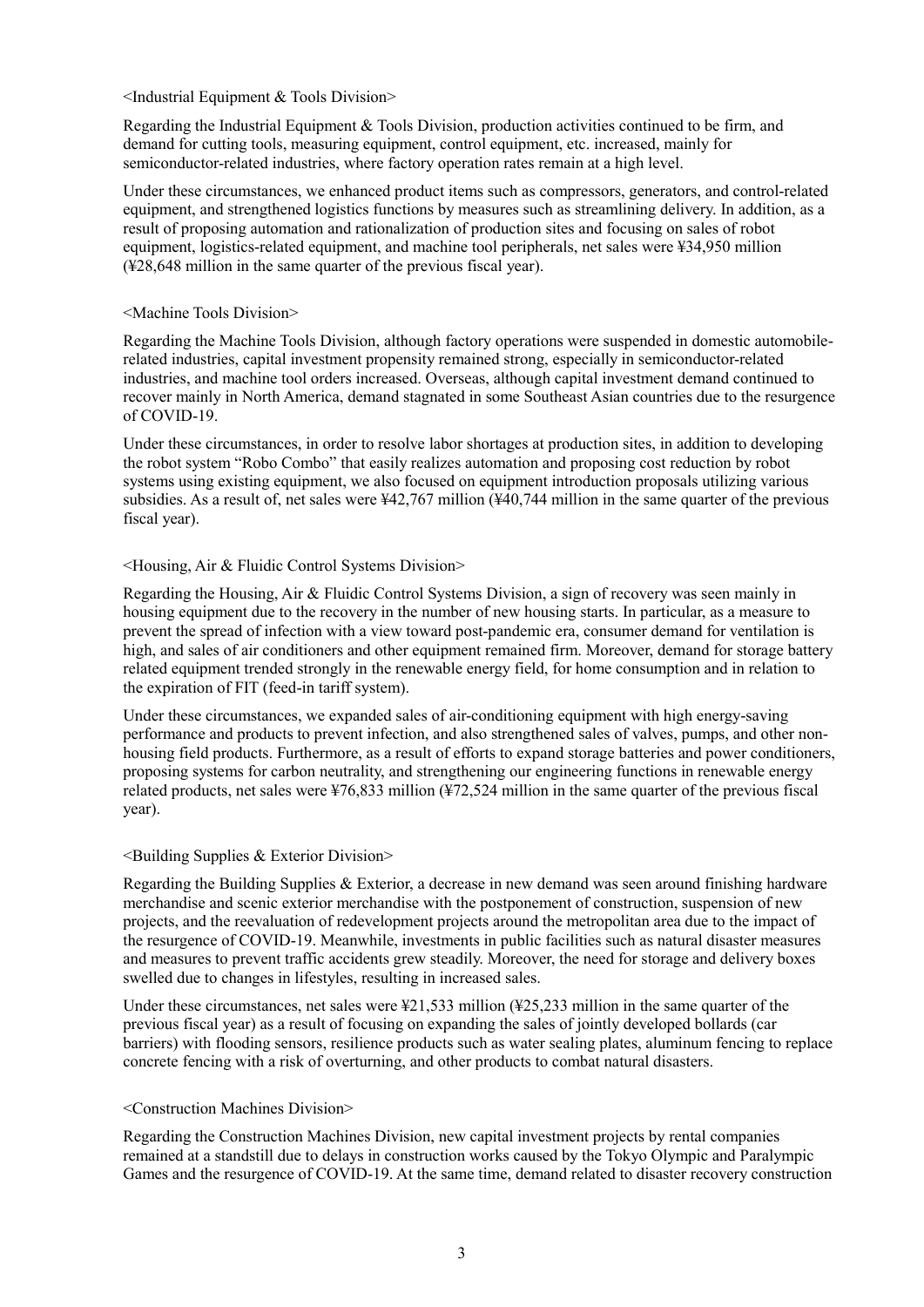trended favorably, and there was also steady demand for infrastructure improvement, disaster prevention/risk reduction construction, and other civil engineering related products pertaining to public works.

Under these circumstances, we expanded the handling of products emphasizing safety measures at construction sites according to the Fundamental Plan for National Resilience and strengthened the sales of compact construction machinery and temporary construction materials, etc. Moreover, as a result of striving to enhance our comprehensive strength through an expansion of the group network while also focusing on expanding the sales of the used construction machinery auction business, net sales were ¥15,186 million (¥17,524 million in the same quarter of the previous fiscal year).

#### <Energy Division>

Regarding the Energy Division, demand for petroleum products recovered along with the resumption of economic activity, and crude oil prices continued to rise, affecting the prices of petroleum products such as gasoline and diesel fuel.

Under these circumstances, we strived to strengthen car washing, automobile inspection, coating, and other car care services in the gas station business deployed around the Tokai region. Moreover, as a result of strengthening sales of marine fuel in the Keihin area in the wholesale business, net sales were ¥8,632 million (¥6,942 million in the same quarter of the previous fiscal year).

#### <Others>

Regarding other divisions, for consumer goods business, seasonal home appliances were in a difficult sales situation due to the reactionary decline from "stay-at-home demand" in the previous fiscal year and poor weather, as well as the impact of factory shutdowns due lockdowns in Vietnam, the manufacturing base. At the same time, consumer awareness of infectious disease control remained high, and sales of air purifiers, circulators, and other related products trended strongly. In the timber business, we made efforts to secure imported timber while also focusing on the sale of domestic materials as challenging sales conditions known as the "wood shock" continued, with soaring material costs due to the growing housing demand in the U.S. and China and rising transportation costs caused by the container shortage.

As a result, net sales of other division were ¥11,296 million (¥10,690 million in the same quarter of the previous fiscal year).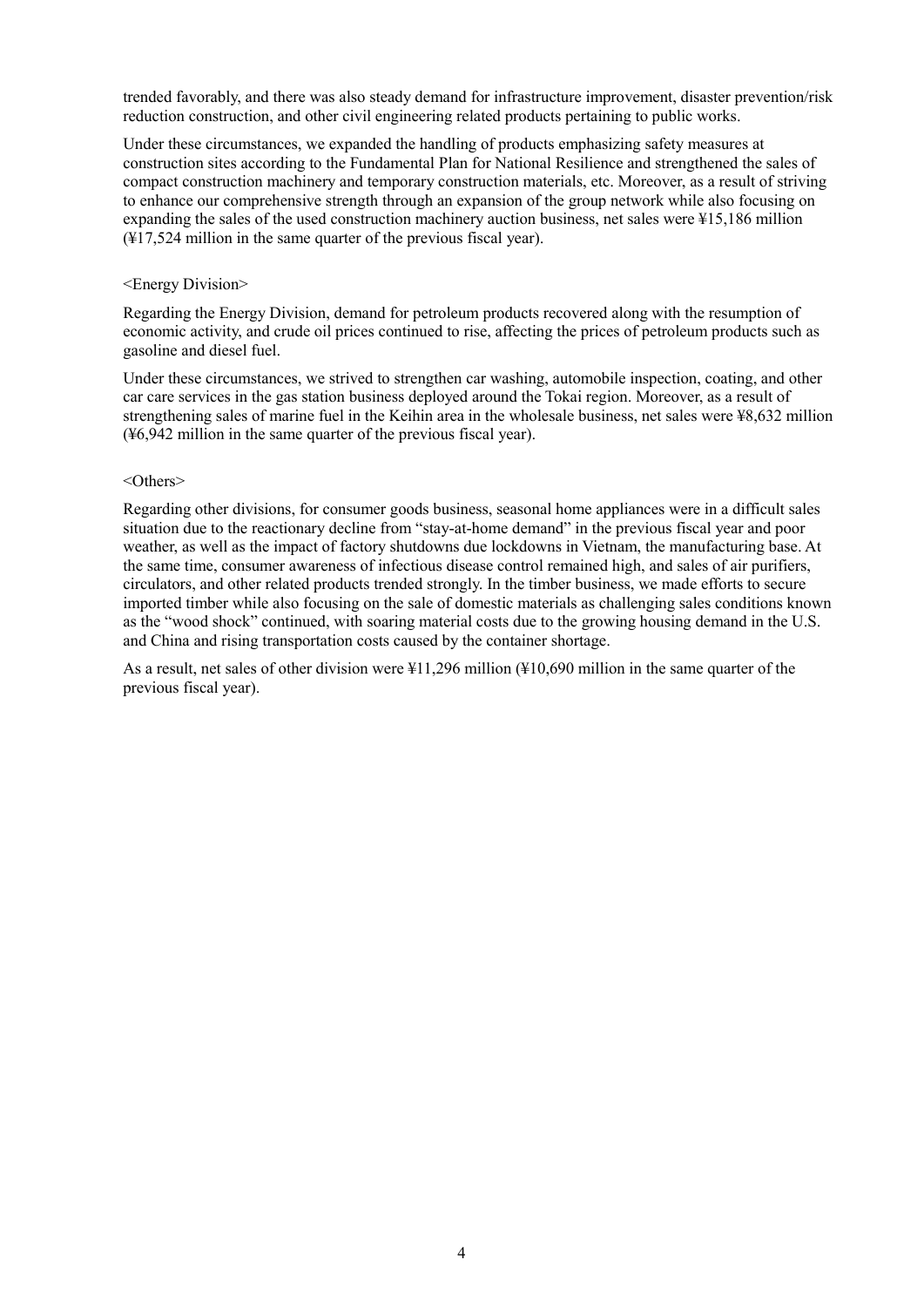### **(2) Explanation of financial position**

(i) Assets, liabilities and net assets

As of September 30, 2021, total assets were ¥231,235 million, a decrease of ¥6,251 million from the end of the previous fiscal year. This is due to the fact that inventories increased by ¥2,038 million while notes and accounts receivable - trade, and contract assets were ¥100,857 million (notes and accounts receivable - trade were ¥107,874 million at the end of the previous fiscal year).

Total liabilities were ¥141,166 million, a decrease of ¥6,078 million from the end of the previous fiscal year. This is due to the fact that notes and accounts payable - trade decreased by ¥5,510 million.

Total net assets were ¥90,069 million, a decrease of ¥173 million from the end of the previous fiscal year. This is due to the fact that valuation difference on available-for-sale securities decreased by ¥1,009 million while retained earnings increased by ¥1,128 million.

As a result, the equity-to-asset ratio was 38.7% (37.7% at the end of the previous fiscal year).

#### (ii) Cash flows

Cash and cash equivalents (hereinafter, "cash") as of September 30, 2021 increased by ¥1,447 million from the end of the previous fiscal year to ¥43,394 million.

The respective cash flow positions for the six months ended September 30, 2021, and the factors thereof are as follows.

#### (Cash flows from operating activities)

Net cash provided by operating activities was ¥3,050 million (up ¥2,108 million year on year). This was mainly due to recording a decrease in trade receivables of ¥6,474 million and profit before income taxes of ¥4,653 million, despite a ¥4,752 million decrease in trade payables and a ¥1,902 million increase in inventories.

## (Cash flows from investing activities)

Net cash provided by investing activities was ¥744 million (up ¥2,996 million year on year). This was primarily due to the recording of proceeds from sale of investment securities of ¥1,095 million.

#### (Cash flows from financing activities)

Net cash used in financing activities was ¥2,368 million (down ¥1,037 million year on year). This was primarily due to the recording of dividends paid of ¥1,559 million.

#### **(3) Explanation of consolidated earnings forecasts and other forward-looking statements**

Regarding the consolidated earnings forecasts for the fiscal year ending March 31, 2022, the Company has revised its consolidated earnings forecasts for the fiscal year ending March 31, 2022, which were announced on May 14, 2021.

For details, please refer to "Notice Concerning Impairment Loss on Investments Accounted for Using the Equity Method and Differences Between Earnings Forecasts and Actual Results for the First Six Months of the Fiscal Year Ending March 31, 2022, and Revisions to Full-Year Consolidated Earnings Forecasts" announced today.

Furthermore, the earnings forecasts were created based on information which is currently available on the day of the announcement, and the actual performance and results may differ from the forecast values and outlook.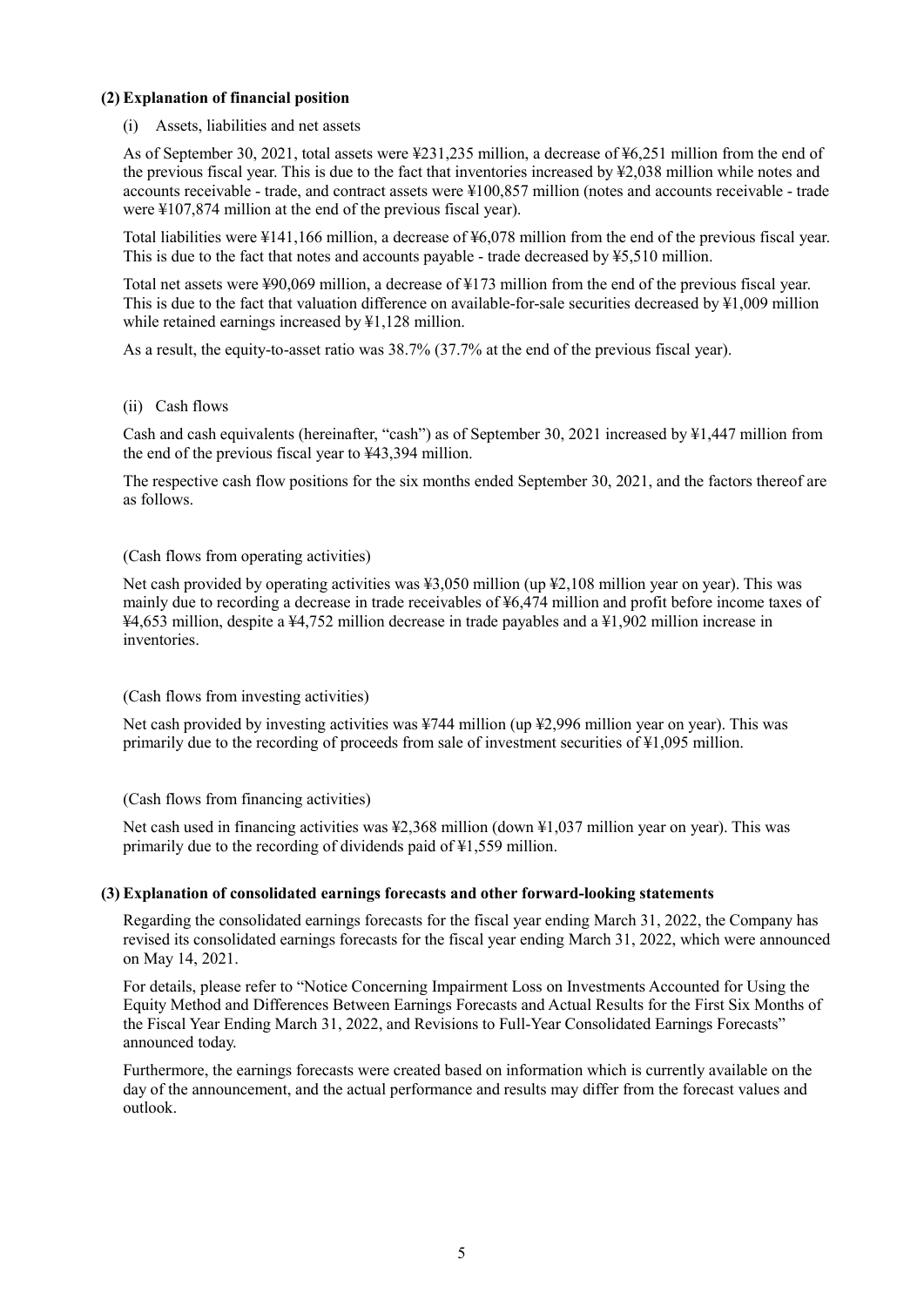# **2. Quarterly consolidated financial statements and significant notes thereto**

**(1) Consolidated balance sheet** 

|                                                               |                      | (Millions of yen)        |
|---------------------------------------------------------------|----------------------|--------------------------|
|                                                               | As of March 31, 2021 | As of September 30, 2021 |
| Assets                                                        |                      |                          |
| Current assets                                                |                      |                          |
| Cash and deposits                                             | 42,567               | 43,674                   |
| Notes and accounts receivable - trade                         | 107,874              |                          |
| Notes and accounts receivable - trade, and contract<br>assets |                      | 100,857                  |
| Electronically recorded monetary claims - operating           | 18,678               | 19,304                   |
| <b>Inventories</b>                                            | 14,574               | 16,613                   |
| Other                                                         | 2,159                | 2,511                    |
| Allowance for doubtful accounts                               | (77)                 | (61)                     |
| Total current assets                                          | 185,777              | 182,900                  |
| Non-current assets                                            |                      |                          |
| Property, plant and equipment                                 | 15,665               | 15,771                   |
| Intangible assets                                             |                      |                          |
| Goodwill                                                      | 2,910                | 2,514                    |
| Other                                                         | 2,237                | 2,019                    |
| Total intangible assets                                       | 5,148                | 4,534                    |
| Investments and other assets                                  |                      |                          |
| Retirement benefit asset                                      | 12,205               | 12,234                   |
| Other                                                         | 19,141               | 16,201                   |
| Allowance for doubtful accounts                               | (449)                | (406)                    |
| Total investments and other assets                            | 30,896               | 28,030                   |
| Total non-current assets                                      | 51,710               | 48,335                   |
| Total assets                                                  | 237,487              | 231,235                  |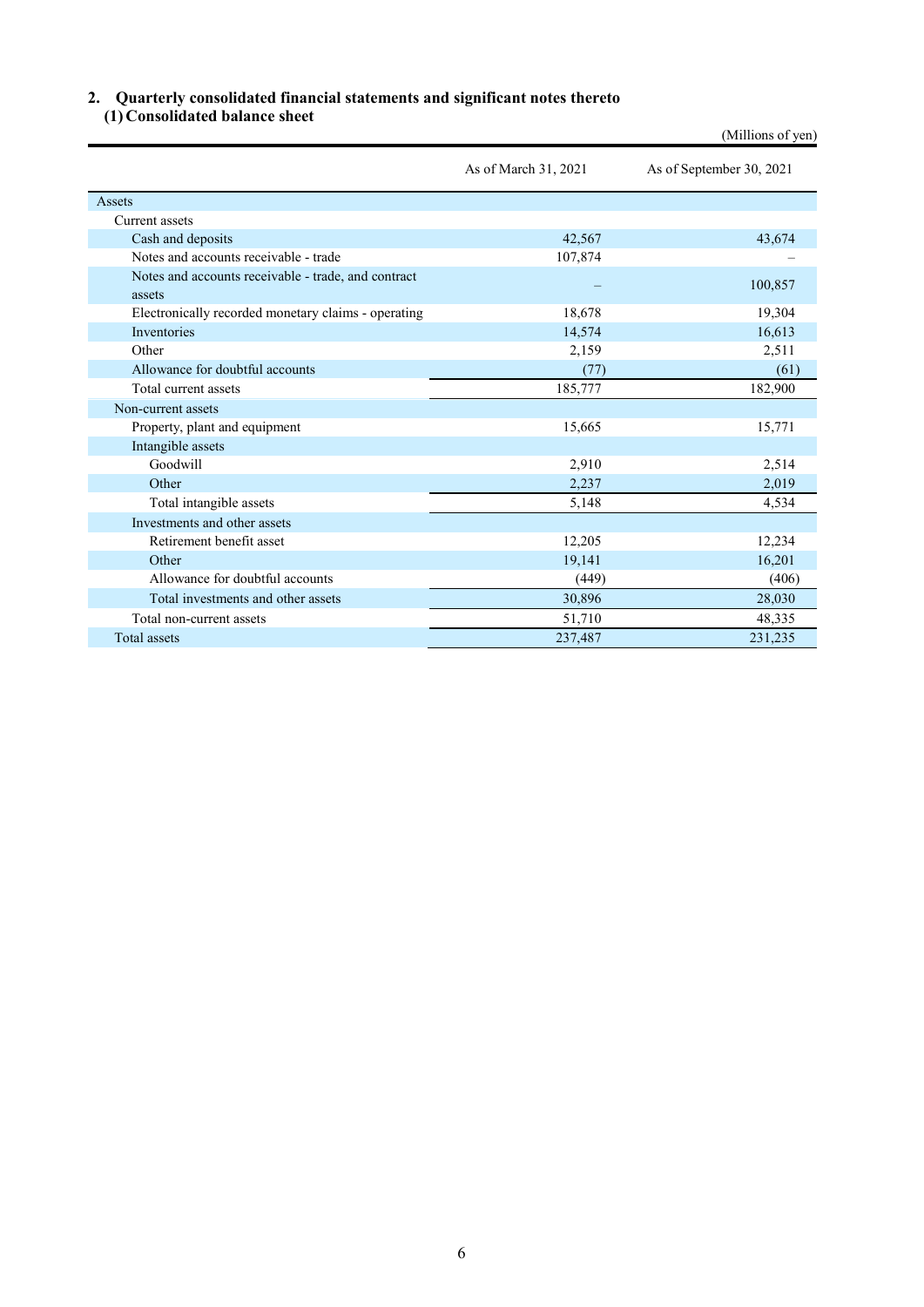|                                                       | As of March 31, 2021 | As of September 30, 2021 |
|-------------------------------------------------------|----------------------|--------------------------|
| Liabilities                                           |                      |                          |
| Current liabilities                                   |                      |                          |
| Notes and accounts payable - trade                    | 90.009               | 84,499                   |
| Electronically recorded obligations - operating       | 33,945               | 34,745                   |
| Short-term borrowings                                 | 3,744                | 3,145                    |
| Income taxes payable                                  | 995                  | 1,622                    |
| Provision for bonuses                                 | 2,383                | 2,120                    |
| Provision for bonuses for directors (and other        |                      |                          |
| officers)                                             | 66                   |                          |
| Other                                                 | 6,937                | 6,394                    |
| Total current liabilities                             | 138,081              | 132,527                  |
| Non-current liabilities                               |                      |                          |
| Long-term borrowings                                  | 728                  | 612                      |
| Provision for share awards                            | 139                  | 150                      |
| Provision for share awards for directors (and other   | 127                  | 152                      |
| officers)                                             |                      |                          |
| Retirement benefit liability                          | 947                  | 984                      |
| Other                                                 | 7,220                | 6,739                    |
| Total non-current liabilities                         | 9,163                | 8,638                    |
| <b>Total liabilities</b>                              | 147,245              | 141,166                  |
| Net assets                                            |                      |                          |
| Shareholders' equity                                  |                      |                          |
| Share capital                                         | 20,644               | 20,644                   |
| Capital surplus                                       | 6,815                | 6,830                    |
| Retained earnings                                     | 54,749               | 55,877                   |
| Treasury shares                                       | (1,735)              | (1,690)                  |
| Total shareholders' equity                            | 80,474               | 81,662                   |
| Accumulated other comprehensive income                |                      |                          |
| Valuation difference on available-for-sale securities | 4,334                | 3,324                    |
| Deferred gains or losses on hedges                    | 20                   | 20                       |
| Foreign currency translation adjustment               | (272)                | (89)                     |
| Remeasurements of defined benefit plans               | 5,044                | 4,549                    |
| Total accumulated other comprehensive income          | 9,126                | 7,804                    |
| Share acquisition rights                              | 272                  | 238                      |
| Non-controlling interests                             | 368                  | 363                      |
| Total net assets                                      | 90,242               | 90,069                   |
| Total liabilities and net assets                      | 237,487              | 231,235                  |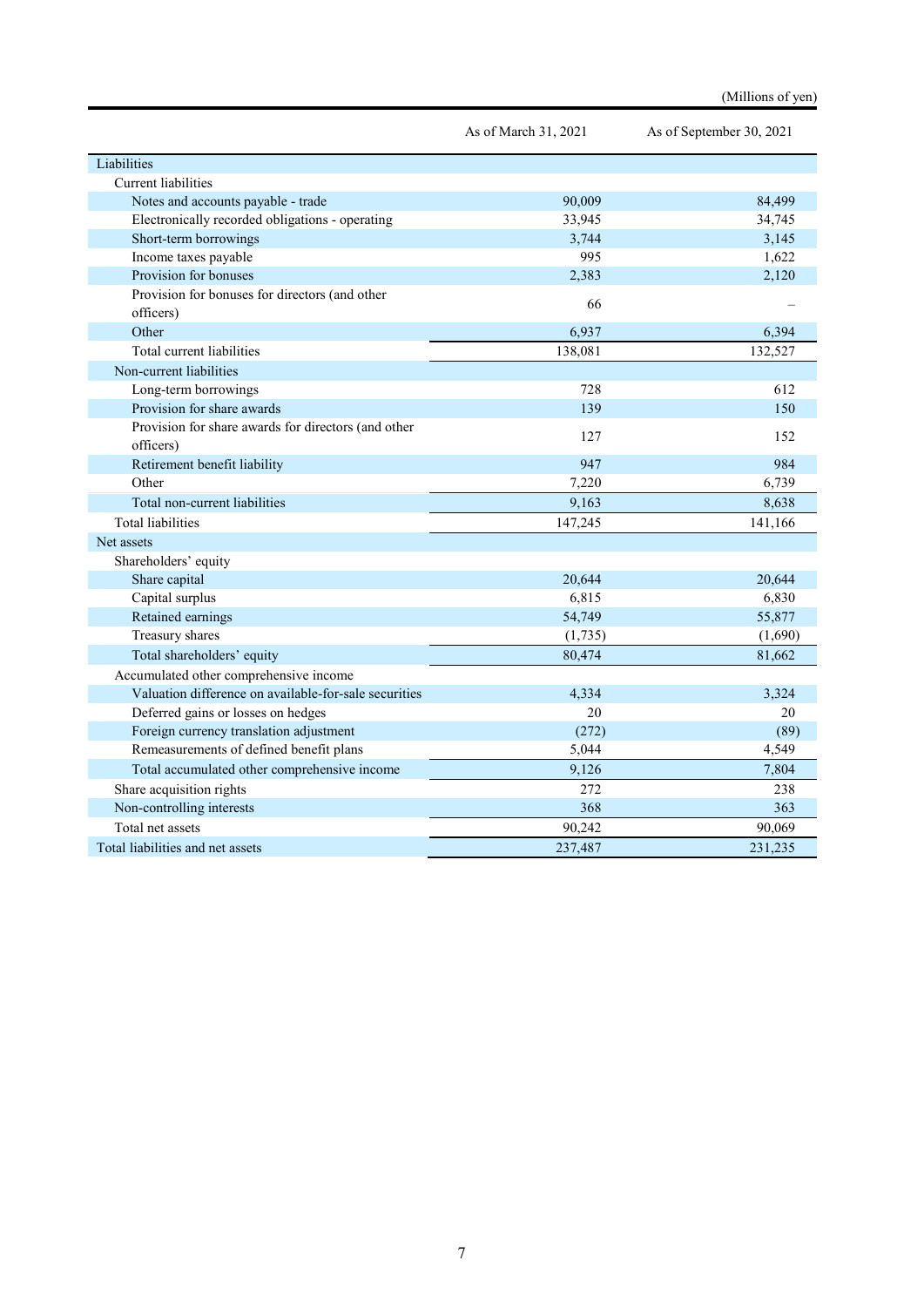### **(2) Consolidated statement of income and consolidated statement of comprehensive income Consolidated statement of income (cumulative)**

|                                                      |                                        | (Millions of yen)                      |
|------------------------------------------------------|----------------------------------------|----------------------------------------|
|                                                      | Six months ended<br>September 30, 2020 | Six months ended<br>September 30, 2021 |
| Net sales                                            | 202,309                                | 211,201                                |
| Cost of sales                                        | 181,932                                | 189,143                                |
| Gross profit                                         | 20,377                                 | 22,057                                 |
| Selling, general and administrative expenses         | 16,302                                 | 17,598                                 |
| Operating profit                                     | 4,074                                  | 4,458                                  |
| Non-operating income                                 |                                        |                                        |
| Interest income                                      | 649                                    | 742                                    |
| Dividend income                                      | 144                                    | 139                                    |
| Other                                                | 260                                    | 258                                    |
| Total non-operating income                           | 1,054                                  | 1,140                                  |
| Non-operating expenses                               |                                        |                                        |
| Interest expenses                                    | 452                                    | 441                                    |
| Share of loss of entities accounted for using equity | 58                                     | 1,384                                  |
| method                                               |                                        |                                        |
| Other                                                | 34                                     | 20                                     |
| Total non-operating expenses                         | 544                                    | 1,846                                  |
| Ordinary profit                                      | 4,584                                  | 3,751                                  |
| Extraordinary income                                 |                                        |                                        |
| Gain on sale of non-current assets                   | $\mathbf{0}$                           | 5                                      |
| Gain on sale of investment securities                | 16                                     | 988                                    |
| Gain on extinguishment of tie-in shares              | 16                                     |                                        |
| Total extraordinary income                           | 33                                     | 993                                    |
| <b>Extraordinary</b> losses                          |                                        |                                        |
| Loss on retirement of non-current assets             | 20                                     | 8                                      |
| Loss on valuation of investment securities           |                                        | 3                                      |
| Loss on liquidation of subsidiaries and associates   |                                        | 52                                     |
| Loss on disaster                                     | 10                                     |                                        |
| Loss on COVID-19                                     | 78                                     | 27                                     |
| Total extraordinary losses                           | 109                                    | 92                                     |
| Profit before income taxes                           | 4,508                                  | 4,653                                  |
| Income taxes                                         | 1,558                                  | 1,968                                  |
| Profit                                               | 2,949                                  | 2,684                                  |
| Loss attributable to non-controlling interests       | (9)                                    | (3)                                    |
| Profit attributable to owners of parent              | 2,959                                  | 2,688                                  |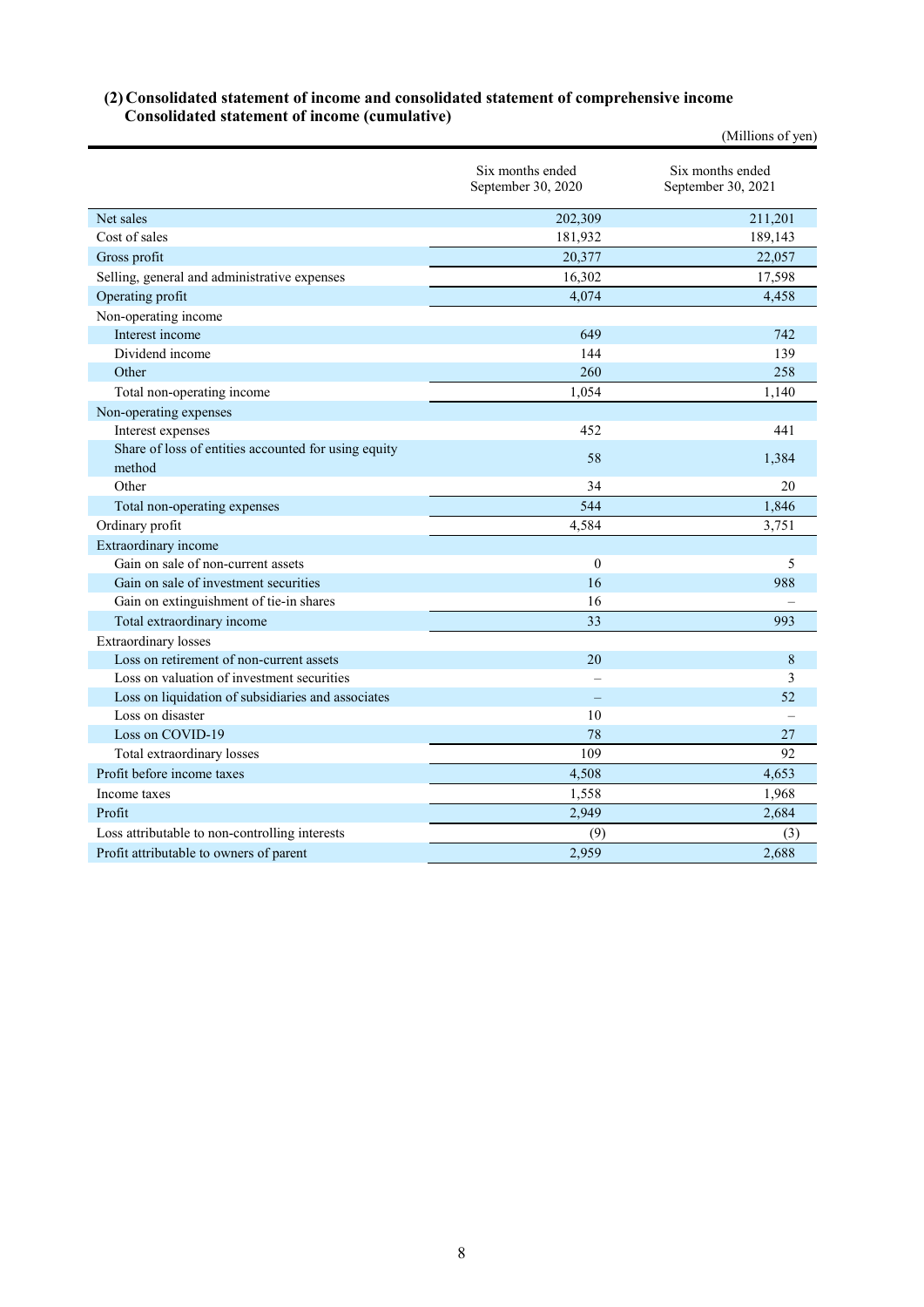## **Consolidated statement of comprehensive income (cumulative)**

|                                                                   |                                        | (Millions of yen)                      |  |  |
|-------------------------------------------------------------------|----------------------------------------|----------------------------------------|--|--|
|                                                                   | Six months ended<br>September 30, 2020 | Six months ended<br>September 30, 2021 |  |  |
| Profit                                                            | 2,949                                  | 2,684                                  |  |  |
| Other comprehensive income                                        |                                        |                                        |  |  |
| Valuation difference on available-for-sale securities             | 1,341                                  | (1,009)                                |  |  |
| Deferred gains or losses on hedges                                | 3                                      | (0)                                    |  |  |
| Foreign currency translation adjustment                           | (113)                                  | 182                                    |  |  |
| Remeasurements of defined benefit plans, net of tax               | (291)                                  | (494)                                  |  |  |
| Total other comprehensive income                                  | 939                                    | (1,322)                                |  |  |
| Comprehensive income                                              | 3,889                                  | 1,362                                  |  |  |
| Comprehensive income attributable to                              |                                        |                                        |  |  |
| Comprehensive income attributable to owners of parent             | 3,899                                  | 1,365                                  |  |  |
| Comprehensive income attributable to non-controlling<br>interests | (10)                                   | (3)                                    |  |  |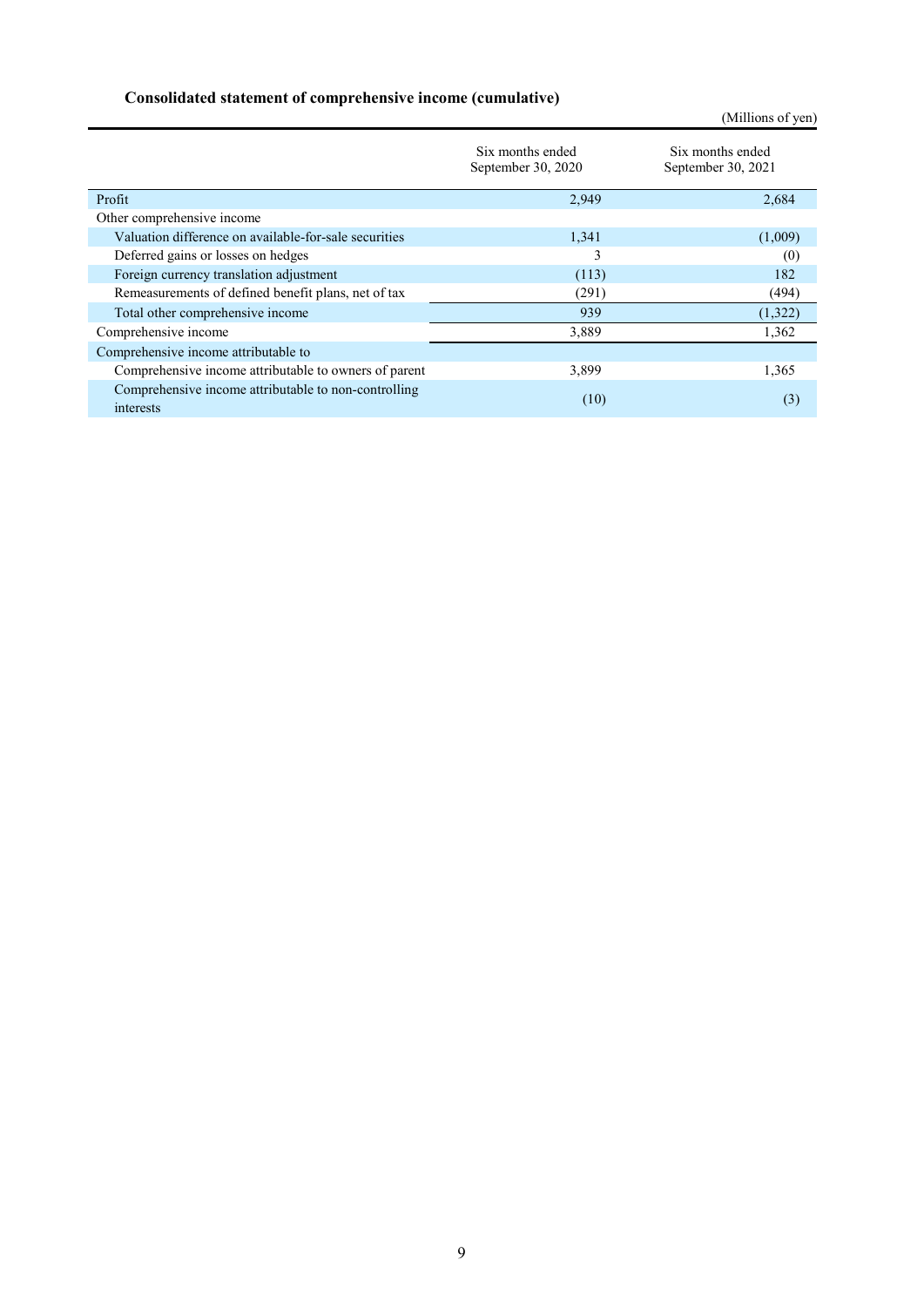## **(3) Consolidated statement of cash flows**

(Millions of yen)

| Cash flows from operating activities<br>Profit before income taxes<br>4,508<br>4,653<br>Depreciation<br>806<br>602<br>Amortization of goodwill<br>325<br>395<br>Loss (gain) on extinguishment of tie-in shares<br>(16)<br>Loss (gain) on sale of non-current assets<br>(0)<br>(5)<br>Loss on retirement of non-current assets<br>20<br>8<br>Loss (gain) on sale of investment securities<br>(988)<br>(16)<br>Loss (gain) on valuation of investment securities<br>3<br>52<br>Loss on liquidation of subsidiaries and associates<br>Loss on disaster<br>10<br>Loss on COVID-19<br>78<br>27<br>Decrease (increase) in retirement benefit asset<br>(59)<br>(742)<br>Increase (decrease) in retirement benefit liability<br>5<br>34<br>93<br>Increase (decrease) in allowance for doubtful accounts<br>(60)<br>(493)<br>Increase (decrease) in provision for bonuses<br>(263)<br>Increase (decrease) in provision for bonuses for<br>(86)<br>(66)<br>directors (and other officers)<br>10<br>Increase (decrease) in provision for share awards<br>(0)<br>Increase (decrease) in provision for share awards for<br>15<br>25<br>directors (and other officers)<br>Interest and dividend income<br>(882)<br>(793)<br>452<br>441<br>Interest expenses<br>Share of loss (profit) of entities accounted for using<br>58<br>1,384<br>equity method<br>Decrease (increase) in trade receivables<br>22,095<br>6,474<br>Decrease (increase) in inventories<br>(1,902)<br>(1,253)<br>Increase (decrease) in trade payables<br>(21, 825)<br>(4, 752)<br>Decrease (increase) in long term a money claim<br>(63)<br>57<br>(986)<br>Other, net<br>(411)<br>Subtotal<br>3,245<br>3,725<br>Interest and dividends received<br>794<br>882<br>(447)<br>Interest paid<br>(443)<br>Income taxes paid<br>(2,651)<br>(1, 114)<br>Net cash provided by (used in) operating activities<br>3,050<br>941<br>Cash flows from investing activities<br>Payments into time deposits<br>(12)<br>(3)<br>Proceeds from withdrawal of time deposits<br>412<br>347<br>Purchase of property, plant and equipment<br>(556)<br>(514)<br>Proceeds from sale of property, plant and equipment<br>$\mathbf{0}$<br>15<br>Purchase of intangible assets<br>(241)<br>(148)<br>Purchase of investment securities<br>(1,864)<br>(39)<br>Proceeds from sale of investment securities<br>42<br>1,095<br>Other, net<br>(31)<br>(6)<br>Net cash provided by (used in) investing activities<br>(2,251)<br>744 | Six months ended<br>September 30, 2020 | Six months ended<br>September 30, 2021 |
|-------------------------------------------------------------------------------------------------------------------------------------------------------------------------------------------------------------------------------------------------------------------------------------------------------------------------------------------------------------------------------------------------------------------------------------------------------------------------------------------------------------------------------------------------------------------------------------------------------------------------------------------------------------------------------------------------------------------------------------------------------------------------------------------------------------------------------------------------------------------------------------------------------------------------------------------------------------------------------------------------------------------------------------------------------------------------------------------------------------------------------------------------------------------------------------------------------------------------------------------------------------------------------------------------------------------------------------------------------------------------------------------------------------------------------------------------------------------------------------------------------------------------------------------------------------------------------------------------------------------------------------------------------------------------------------------------------------------------------------------------------------------------------------------------------------------------------------------------------------------------------------------------------------------------------------------------------------------------------------------------------------------------------------------------------------------------------------------------------------------------------------------------------------------------------------------------------------------------------------------------------------------------------------------------------------------------------------------------------------------------------------------------------------------------------------------------------|----------------------------------------|----------------------------------------|
|                                                                                                                                                                                                                                                                                                                                                                                                                                                                                                                                                                                                                                                                                                                                                                                                                                                                                                                                                                                                                                                                                                                                                                                                                                                                                                                                                                                                                                                                                                                                                                                                                                                                                                                                                                                                                                                                                                                                                                                                                                                                                                                                                                                                                                                                                                                                                                                                                                                       |                                        |                                        |
|                                                                                                                                                                                                                                                                                                                                                                                                                                                                                                                                                                                                                                                                                                                                                                                                                                                                                                                                                                                                                                                                                                                                                                                                                                                                                                                                                                                                                                                                                                                                                                                                                                                                                                                                                                                                                                                                                                                                                                                                                                                                                                                                                                                                                                                                                                                                                                                                                                                       |                                        |                                        |
|                                                                                                                                                                                                                                                                                                                                                                                                                                                                                                                                                                                                                                                                                                                                                                                                                                                                                                                                                                                                                                                                                                                                                                                                                                                                                                                                                                                                                                                                                                                                                                                                                                                                                                                                                                                                                                                                                                                                                                                                                                                                                                                                                                                                                                                                                                                                                                                                                                                       |                                        |                                        |
|                                                                                                                                                                                                                                                                                                                                                                                                                                                                                                                                                                                                                                                                                                                                                                                                                                                                                                                                                                                                                                                                                                                                                                                                                                                                                                                                                                                                                                                                                                                                                                                                                                                                                                                                                                                                                                                                                                                                                                                                                                                                                                                                                                                                                                                                                                                                                                                                                                                       |                                        |                                        |
|                                                                                                                                                                                                                                                                                                                                                                                                                                                                                                                                                                                                                                                                                                                                                                                                                                                                                                                                                                                                                                                                                                                                                                                                                                                                                                                                                                                                                                                                                                                                                                                                                                                                                                                                                                                                                                                                                                                                                                                                                                                                                                                                                                                                                                                                                                                                                                                                                                                       |                                        |                                        |
|                                                                                                                                                                                                                                                                                                                                                                                                                                                                                                                                                                                                                                                                                                                                                                                                                                                                                                                                                                                                                                                                                                                                                                                                                                                                                                                                                                                                                                                                                                                                                                                                                                                                                                                                                                                                                                                                                                                                                                                                                                                                                                                                                                                                                                                                                                                                                                                                                                                       |                                        |                                        |
|                                                                                                                                                                                                                                                                                                                                                                                                                                                                                                                                                                                                                                                                                                                                                                                                                                                                                                                                                                                                                                                                                                                                                                                                                                                                                                                                                                                                                                                                                                                                                                                                                                                                                                                                                                                                                                                                                                                                                                                                                                                                                                                                                                                                                                                                                                                                                                                                                                                       |                                        |                                        |
|                                                                                                                                                                                                                                                                                                                                                                                                                                                                                                                                                                                                                                                                                                                                                                                                                                                                                                                                                                                                                                                                                                                                                                                                                                                                                                                                                                                                                                                                                                                                                                                                                                                                                                                                                                                                                                                                                                                                                                                                                                                                                                                                                                                                                                                                                                                                                                                                                                                       |                                        |                                        |
|                                                                                                                                                                                                                                                                                                                                                                                                                                                                                                                                                                                                                                                                                                                                                                                                                                                                                                                                                                                                                                                                                                                                                                                                                                                                                                                                                                                                                                                                                                                                                                                                                                                                                                                                                                                                                                                                                                                                                                                                                                                                                                                                                                                                                                                                                                                                                                                                                                                       |                                        |                                        |
|                                                                                                                                                                                                                                                                                                                                                                                                                                                                                                                                                                                                                                                                                                                                                                                                                                                                                                                                                                                                                                                                                                                                                                                                                                                                                                                                                                                                                                                                                                                                                                                                                                                                                                                                                                                                                                                                                                                                                                                                                                                                                                                                                                                                                                                                                                                                                                                                                                                       |                                        |                                        |
|                                                                                                                                                                                                                                                                                                                                                                                                                                                                                                                                                                                                                                                                                                                                                                                                                                                                                                                                                                                                                                                                                                                                                                                                                                                                                                                                                                                                                                                                                                                                                                                                                                                                                                                                                                                                                                                                                                                                                                                                                                                                                                                                                                                                                                                                                                                                                                                                                                                       |                                        |                                        |
|                                                                                                                                                                                                                                                                                                                                                                                                                                                                                                                                                                                                                                                                                                                                                                                                                                                                                                                                                                                                                                                                                                                                                                                                                                                                                                                                                                                                                                                                                                                                                                                                                                                                                                                                                                                                                                                                                                                                                                                                                                                                                                                                                                                                                                                                                                                                                                                                                                                       |                                        |                                        |
|                                                                                                                                                                                                                                                                                                                                                                                                                                                                                                                                                                                                                                                                                                                                                                                                                                                                                                                                                                                                                                                                                                                                                                                                                                                                                                                                                                                                                                                                                                                                                                                                                                                                                                                                                                                                                                                                                                                                                                                                                                                                                                                                                                                                                                                                                                                                                                                                                                                       |                                        |                                        |
|                                                                                                                                                                                                                                                                                                                                                                                                                                                                                                                                                                                                                                                                                                                                                                                                                                                                                                                                                                                                                                                                                                                                                                                                                                                                                                                                                                                                                                                                                                                                                                                                                                                                                                                                                                                                                                                                                                                                                                                                                                                                                                                                                                                                                                                                                                                                                                                                                                                       |                                        |                                        |
|                                                                                                                                                                                                                                                                                                                                                                                                                                                                                                                                                                                                                                                                                                                                                                                                                                                                                                                                                                                                                                                                                                                                                                                                                                                                                                                                                                                                                                                                                                                                                                                                                                                                                                                                                                                                                                                                                                                                                                                                                                                                                                                                                                                                                                                                                                                                                                                                                                                       |                                        |                                        |
|                                                                                                                                                                                                                                                                                                                                                                                                                                                                                                                                                                                                                                                                                                                                                                                                                                                                                                                                                                                                                                                                                                                                                                                                                                                                                                                                                                                                                                                                                                                                                                                                                                                                                                                                                                                                                                                                                                                                                                                                                                                                                                                                                                                                                                                                                                                                                                                                                                                       |                                        |                                        |
|                                                                                                                                                                                                                                                                                                                                                                                                                                                                                                                                                                                                                                                                                                                                                                                                                                                                                                                                                                                                                                                                                                                                                                                                                                                                                                                                                                                                                                                                                                                                                                                                                                                                                                                                                                                                                                                                                                                                                                                                                                                                                                                                                                                                                                                                                                                                                                                                                                                       |                                        |                                        |
|                                                                                                                                                                                                                                                                                                                                                                                                                                                                                                                                                                                                                                                                                                                                                                                                                                                                                                                                                                                                                                                                                                                                                                                                                                                                                                                                                                                                                                                                                                                                                                                                                                                                                                                                                                                                                                                                                                                                                                                                                                                                                                                                                                                                                                                                                                                                                                                                                                                       |                                        |                                        |
|                                                                                                                                                                                                                                                                                                                                                                                                                                                                                                                                                                                                                                                                                                                                                                                                                                                                                                                                                                                                                                                                                                                                                                                                                                                                                                                                                                                                                                                                                                                                                                                                                                                                                                                                                                                                                                                                                                                                                                                                                                                                                                                                                                                                                                                                                                                                                                                                                                                       |                                        |                                        |
|                                                                                                                                                                                                                                                                                                                                                                                                                                                                                                                                                                                                                                                                                                                                                                                                                                                                                                                                                                                                                                                                                                                                                                                                                                                                                                                                                                                                                                                                                                                                                                                                                                                                                                                                                                                                                                                                                                                                                                                                                                                                                                                                                                                                                                                                                                                                                                                                                                                       |                                        |                                        |
|                                                                                                                                                                                                                                                                                                                                                                                                                                                                                                                                                                                                                                                                                                                                                                                                                                                                                                                                                                                                                                                                                                                                                                                                                                                                                                                                                                                                                                                                                                                                                                                                                                                                                                                                                                                                                                                                                                                                                                                                                                                                                                                                                                                                                                                                                                                                                                                                                                                       |                                        |                                        |
|                                                                                                                                                                                                                                                                                                                                                                                                                                                                                                                                                                                                                                                                                                                                                                                                                                                                                                                                                                                                                                                                                                                                                                                                                                                                                                                                                                                                                                                                                                                                                                                                                                                                                                                                                                                                                                                                                                                                                                                                                                                                                                                                                                                                                                                                                                                                                                                                                                                       |                                        |                                        |
|                                                                                                                                                                                                                                                                                                                                                                                                                                                                                                                                                                                                                                                                                                                                                                                                                                                                                                                                                                                                                                                                                                                                                                                                                                                                                                                                                                                                                                                                                                                                                                                                                                                                                                                                                                                                                                                                                                                                                                                                                                                                                                                                                                                                                                                                                                                                                                                                                                                       |                                        |                                        |
|                                                                                                                                                                                                                                                                                                                                                                                                                                                                                                                                                                                                                                                                                                                                                                                                                                                                                                                                                                                                                                                                                                                                                                                                                                                                                                                                                                                                                                                                                                                                                                                                                                                                                                                                                                                                                                                                                                                                                                                                                                                                                                                                                                                                                                                                                                                                                                                                                                                       |                                        |                                        |
|                                                                                                                                                                                                                                                                                                                                                                                                                                                                                                                                                                                                                                                                                                                                                                                                                                                                                                                                                                                                                                                                                                                                                                                                                                                                                                                                                                                                                                                                                                                                                                                                                                                                                                                                                                                                                                                                                                                                                                                                                                                                                                                                                                                                                                                                                                                                                                                                                                                       |                                        |                                        |
|                                                                                                                                                                                                                                                                                                                                                                                                                                                                                                                                                                                                                                                                                                                                                                                                                                                                                                                                                                                                                                                                                                                                                                                                                                                                                                                                                                                                                                                                                                                                                                                                                                                                                                                                                                                                                                                                                                                                                                                                                                                                                                                                                                                                                                                                                                                                                                                                                                                       |                                        |                                        |
|                                                                                                                                                                                                                                                                                                                                                                                                                                                                                                                                                                                                                                                                                                                                                                                                                                                                                                                                                                                                                                                                                                                                                                                                                                                                                                                                                                                                                                                                                                                                                                                                                                                                                                                                                                                                                                                                                                                                                                                                                                                                                                                                                                                                                                                                                                                                                                                                                                                       |                                        |                                        |
|                                                                                                                                                                                                                                                                                                                                                                                                                                                                                                                                                                                                                                                                                                                                                                                                                                                                                                                                                                                                                                                                                                                                                                                                                                                                                                                                                                                                                                                                                                                                                                                                                                                                                                                                                                                                                                                                                                                                                                                                                                                                                                                                                                                                                                                                                                                                                                                                                                                       |                                        |                                        |
|                                                                                                                                                                                                                                                                                                                                                                                                                                                                                                                                                                                                                                                                                                                                                                                                                                                                                                                                                                                                                                                                                                                                                                                                                                                                                                                                                                                                                                                                                                                                                                                                                                                                                                                                                                                                                                                                                                                                                                                                                                                                                                                                                                                                                                                                                                                                                                                                                                                       |                                        |                                        |
|                                                                                                                                                                                                                                                                                                                                                                                                                                                                                                                                                                                                                                                                                                                                                                                                                                                                                                                                                                                                                                                                                                                                                                                                                                                                                                                                                                                                                                                                                                                                                                                                                                                                                                                                                                                                                                                                                                                                                                                                                                                                                                                                                                                                                                                                                                                                                                                                                                                       |                                        |                                        |
|                                                                                                                                                                                                                                                                                                                                                                                                                                                                                                                                                                                                                                                                                                                                                                                                                                                                                                                                                                                                                                                                                                                                                                                                                                                                                                                                                                                                                                                                                                                                                                                                                                                                                                                                                                                                                                                                                                                                                                                                                                                                                                                                                                                                                                                                                                                                                                                                                                                       |                                        |                                        |
|                                                                                                                                                                                                                                                                                                                                                                                                                                                                                                                                                                                                                                                                                                                                                                                                                                                                                                                                                                                                                                                                                                                                                                                                                                                                                                                                                                                                                                                                                                                                                                                                                                                                                                                                                                                                                                                                                                                                                                                                                                                                                                                                                                                                                                                                                                                                                                                                                                                       |                                        |                                        |
|                                                                                                                                                                                                                                                                                                                                                                                                                                                                                                                                                                                                                                                                                                                                                                                                                                                                                                                                                                                                                                                                                                                                                                                                                                                                                                                                                                                                                                                                                                                                                                                                                                                                                                                                                                                                                                                                                                                                                                                                                                                                                                                                                                                                                                                                                                                                                                                                                                                       |                                        |                                        |
|                                                                                                                                                                                                                                                                                                                                                                                                                                                                                                                                                                                                                                                                                                                                                                                                                                                                                                                                                                                                                                                                                                                                                                                                                                                                                                                                                                                                                                                                                                                                                                                                                                                                                                                                                                                                                                                                                                                                                                                                                                                                                                                                                                                                                                                                                                                                                                                                                                                       |                                        |                                        |
|                                                                                                                                                                                                                                                                                                                                                                                                                                                                                                                                                                                                                                                                                                                                                                                                                                                                                                                                                                                                                                                                                                                                                                                                                                                                                                                                                                                                                                                                                                                                                                                                                                                                                                                                                                                                                                                                                                                                                                                                                                                                                                                                                                                                                                                                                                                                                                                                                                                       |                                        |                                        |
|                                                                                                                                                                                                                                                                                                                                                                                                                                                                                                                                                                                                                                                                                                                                                                                                                                                                                                                                                                                                                                                                                                                                                                                                                                                                                                                                                                                                                                                                                                                                                                                                                                                                                                                                                                                                                                                                                                                                                                                                                                                                                                                                                                                                                                                                                                                                                                                                                                                       |                                        |                                        |
|                                                                                                                                                                                                                                                                                                                                                                                                                                                                                                                                                                                                                                                                                                                                                                                                                                                                                                                                                                                                                                                                                                                                                                                                                                                                                                                                                                                                                                                                                                                                                                                                                                                                                                                                                                                                                                                                                                                                                                                                                                                                                                                                                                                                                                                                                                                                                                                                                                                       |                                        |                                        |
|                                                                                                                                                                                                                                                                                                                                                                                                                                                                                                                                                                                                                                                                                                                                                                                                                                                                                                                                                                                                                                                                                                                                                                                                                                                                                                                                                                                                                                                                                                                                                                                                                                                                                                                                                                                                                                                                                                                                                                                                                                                                                                                                                                                                                                                                                                                                                                                                                                                       |                                        |                                        |
|                                                                                                                                                                                                                                                                                                                                                                                                                                                                                                                                                                                                                                                                                                                                                                                                                                                                                                                                                                                                                                                                                                                                                                                                                                                                                                                                                                                                                                                                                                                                                                                                                                                                                                                                                                                                                                                                                                                                                                                                                                                                                                                                                                                                                                                                                                                                                                                                                                                       |                                        |                                        |
|                                                                                                                                                                                                                                                                                                                                                                                                                                                                                                                                                                                                                                                                                                                                                                                                                                                                                                                                                                                                                                                                                                                                                                                                                                                                                                                                                                                                                                                                                                                                                                                                                                                                                                                                                                                                                                                                                                                                                                                                                                                                                                                                                                                                                                                                                                                                                                                                                                                       |                                        |                                        |
|                                                                                                                                                                                                                                                                                                                                                                                                                                                                                                                                                                                                                                                                                                                                                                                                                                                                                                                                                                                                                                                                                                                                                                                                                                                                                                                                                                                                                                                                                                                                                                                                                                                                                                                                                                                                                                                                                                                                                                                                                                                                                                                                                                                                                                                                                                                                                                                                                                                       |                                        |                                        |
|                                                                                                                                                                                                                                                                                                                                                                                                                                                                                                                                                                                                                                                                                                                                                                                                                                                                                                                                                                                                                                                                                                                                                                                                                                                                                                                                                                                                                                                                                                                                                                                                                                                                                                                                                                                                                                                                                                                                                                                                                                                                                                                                                                                                                                                                                                                                                                                                                                                       |                                        |                                        |
|                                                                                                                                                                                                                                                                                                                                                                                                                                                                                                                                                                                                                                                                                                                                                                                                                                                                                                                                                                                                                                                                                                                                                                                                                                                                                                                                                                                                                                                                                                                                                                                                                                                                                                                                                                                                                                                                                                                                                                                                                                                                                                                                                                                                                                                                                                                                                                                                                                                       |                                        |                                        |
|                                                                                                                                                                                                                                                                                                                                                                                                                                                                                                                                                                                                                                                                                                                                                                                                                                                                                                                                                                                                                                                                                                                                                                                                                                                                                                                                                                                                                                                                                                                                                                                                                                                                                                                                                                                                                                                                                                                                                                                                                                                                                                                                                                                                                                                                                                                                                                                                                                                       |                                        |                                        |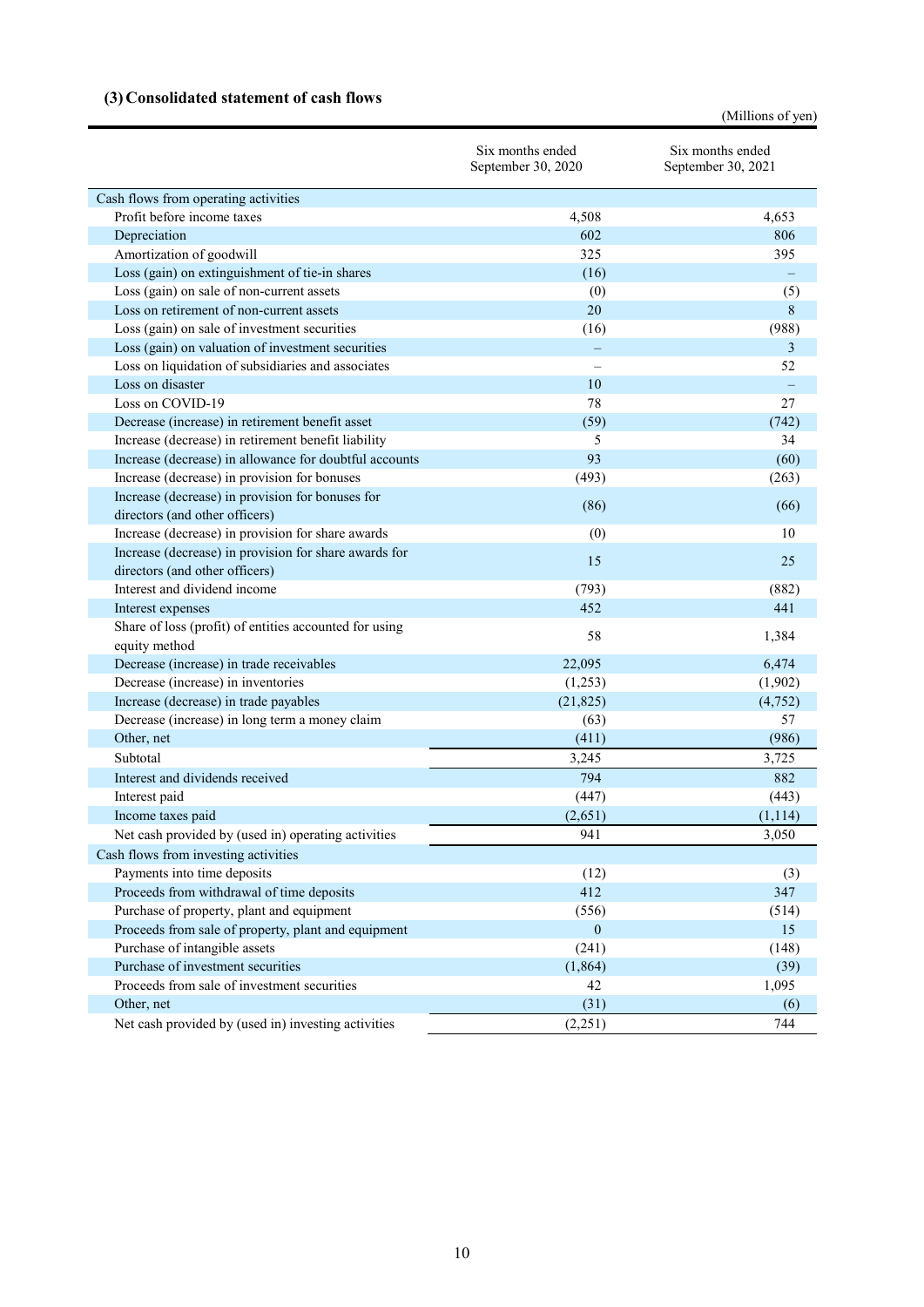(Millions of yen)

|                                                                                                 | Six months ended<br>September 30, 2020 | Six months ended<br>September 30, 2021 |  |  |
|-------------------------------------------------------------------------------------------------|----------------------------------------|----------------------------------------|--|--|
| Cash flows from financing activities                                                            |                                        |                                        |  |  |
| Net increase (decrease) in short-term borrowings                                                | 17                                     | (525)                                  |  |  |
| Repayments of long-term borrowings                                                              | (1,256)                                | (189)                                  |  |  |
| Repayments of lease obligations                                                                 | (35)                                   | (36)                                   |  |  |
| Purchase of treasury shares                                                                     | (347)                                  | (1)                                    |  |  |
| Dividends paid                                                                                  | (1,781)                                | (1, 559)                               |  |  |
| Other, net                                                                                      | (1)                                    | (56)                                   |  |  |
| Net cash provided by (used in) financing activities                                             | (3,406)                                | (2,368)                                |  |  |
| Effect of exchange rate change on cash and cash                                                 |                                        | 19                                     |  |  |
| equivalents                                                                                     | (68)                                   |                                        |  |  |
| Net increase (decrease) in cash and cash equivalents                                            | (4,784)                                | 1,447                                  |  |  |
| Cash and cash equivalents at beginning of period                                                | 43,246                                 | 41,947                                 |  |  |
| Increase in cash and cash equivalents resulting from<br>merger with unconsolidated subsidiaries | 13                                     |                                        |  |  |
| Cash and cash equivalents at end of period                                                      | 38,476                                 | 43,394                                 |  |  |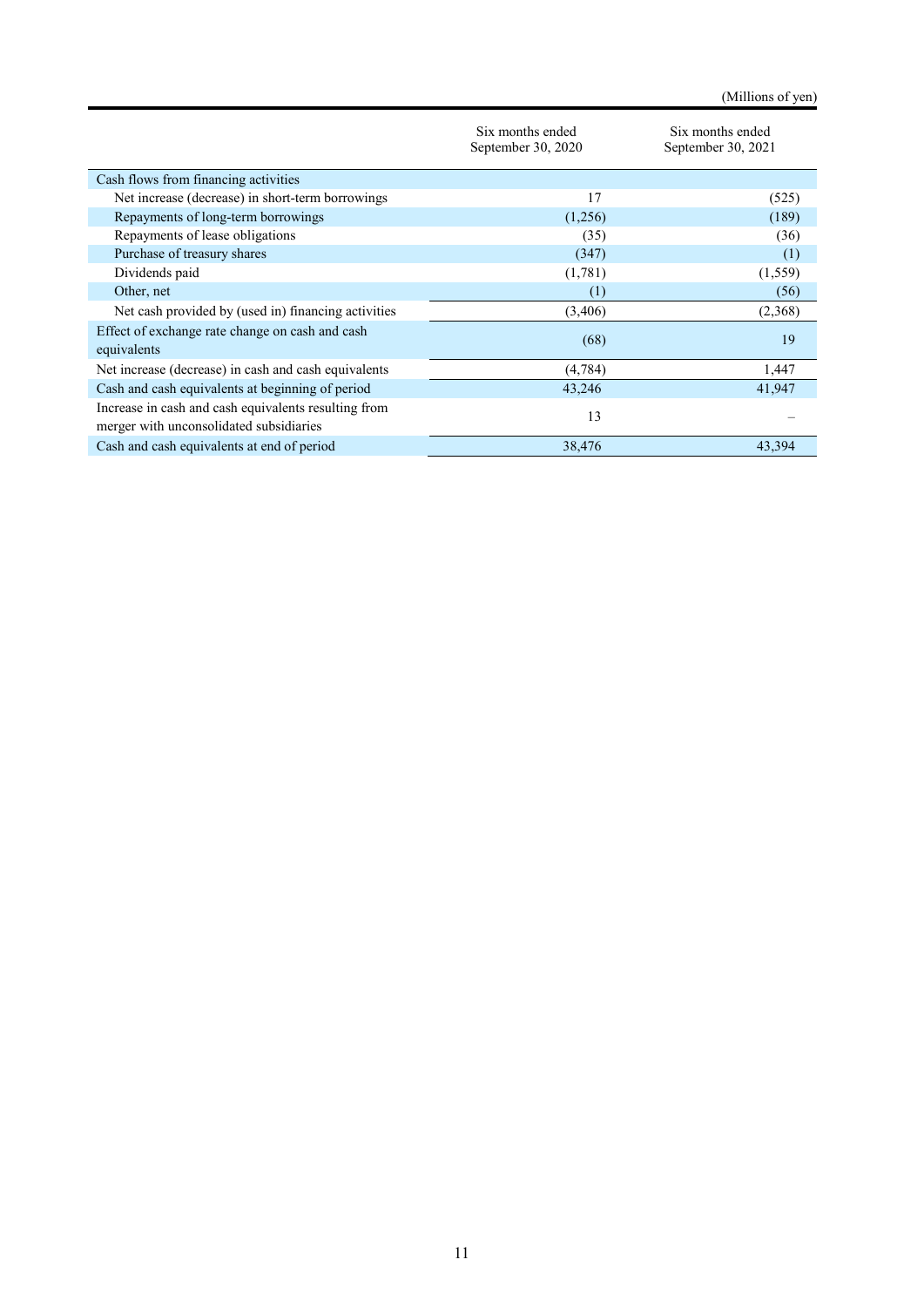## **(4) Notes to quarterly consolidated financial statements**

#### **Notes on going concern assumption**

No item to report.

### **Notes on significant changes in the amount of shareholders' equity**

No item to report.

#### **Change in Accounting Policy**

Application of Accounting Standard for Revenue Recognition, Etc.

The Company has applied the "Accounting Standard for Revenue Recognition" (ASBJ Statement No. 29, March 31, 2020) and relevant revised ASBJ regulations from the beginning of the first quarter of the fiscal year ending March 31, 2022, and it has recognized revenue at the time the control of promised goods or services is transferred to the customer at the amount expected to be received upon exchange of said goods or services. As a result of this application, for transactions in which the Company's role in the sale to the customer corresponds to that of an agent, the Company has changed its method of recognizing revenue from the total amount of consideration received from the customer, less the amount paid to the supplier of the goods, to a net amount.

In addition, the Company applies the alternative treatment prescribed in paragraph 98 of the "Guidance on Accounting Policies for Revenue Recognition," and recognizes revenue at the time of shipment if the period between the time of shipment and the time of transfer of goods to the customer is a normal period for domestic sales of goods.

The application of the Accounting Standard for Revenue Recognition and relevant revised ASBJ regulations is subject to the transitional treatment provided for in the proviso to paragraph 84 of the Accounting Standard for Revenue Recognition. The cumulative effect of the retrospective application, assuming the new accounting policy had been applied to periods prior to the beginning of the first quarter of the fiscal year ending March 31, 2022 was added to or deducted from the opening balance of retained earnings of the first quarter of the fiscal year ending March 31, 2022, and thus the new accounting policy was applied from such opening balance; however, that the new accounting policy was not retrospectively applied to contracts for which nearly all the revenue amounts had been recognized according to the previous treatment in periods prior to the beginning of the first quarter of the fiscal year ending March 31, 2022, by applying the method provided for in paragraph 86 of the Accounting Standard for Revenue Recognition.

As a result of this change, for the first six months of the current fiscal year, net sales decreased by ¥8,329 million, cost of sales decreased by ¥8,303 million, while operating profit, ordinary profit and profit before income taxes each decreased by ¥26 million. There is no impact on the balance of retained earnings at the beginning of the current fiscal year.

Due to the application of the Accounting Standard for Revenue Recognition and relevant revised ASBJ regulations, "Notes and accounts receivable - trade" under current assets of the consolidated balance sheet as of the end of the previous fiscal year has been presented in "Notes and accounts receivable - trade, and contract assets" under current assets from the consolidated balance sheet as of the end of the first quarter of the fiscal year ending March 31, 2022. In accordance with the transitional treatment provided for in paragraph 89-2 of the Accounting Standard for Revenue Recognition, figures for the previous fiscal year have not been reclassified in accordance with the new approach to presentation. Furthermore, the information on disaggregation of revenue from contracts with customers during the first six months of the previous fiscal year has not been disclosed as allowed by the transitional treatment provided for in paragraph 28-15 of the Accounting Standard for Quarterly Financial Reporting (ASBJ Statement No. 12, March 31, 2020).

Application of Accounting Standard for Fair Value Measurement and Its Implementation Guidance

The Company has applied the "Accounting Standard for Fair Value Measurement" (ASBJ Statement No. 30, July 4, 2019), etc. from the beginning of the first quarter of the fiscal year ending March 31, 2022, and it has applied new accounting policies stipulated in the "Accounting Standard for Fair Value Measurement," etc. prospectively, in accordance with the transitional treatment provided for in paragraph 19 of the Accounting Standard for Fair Value Measurement and paragraph 44-2 of the "Accounting Standard for Financial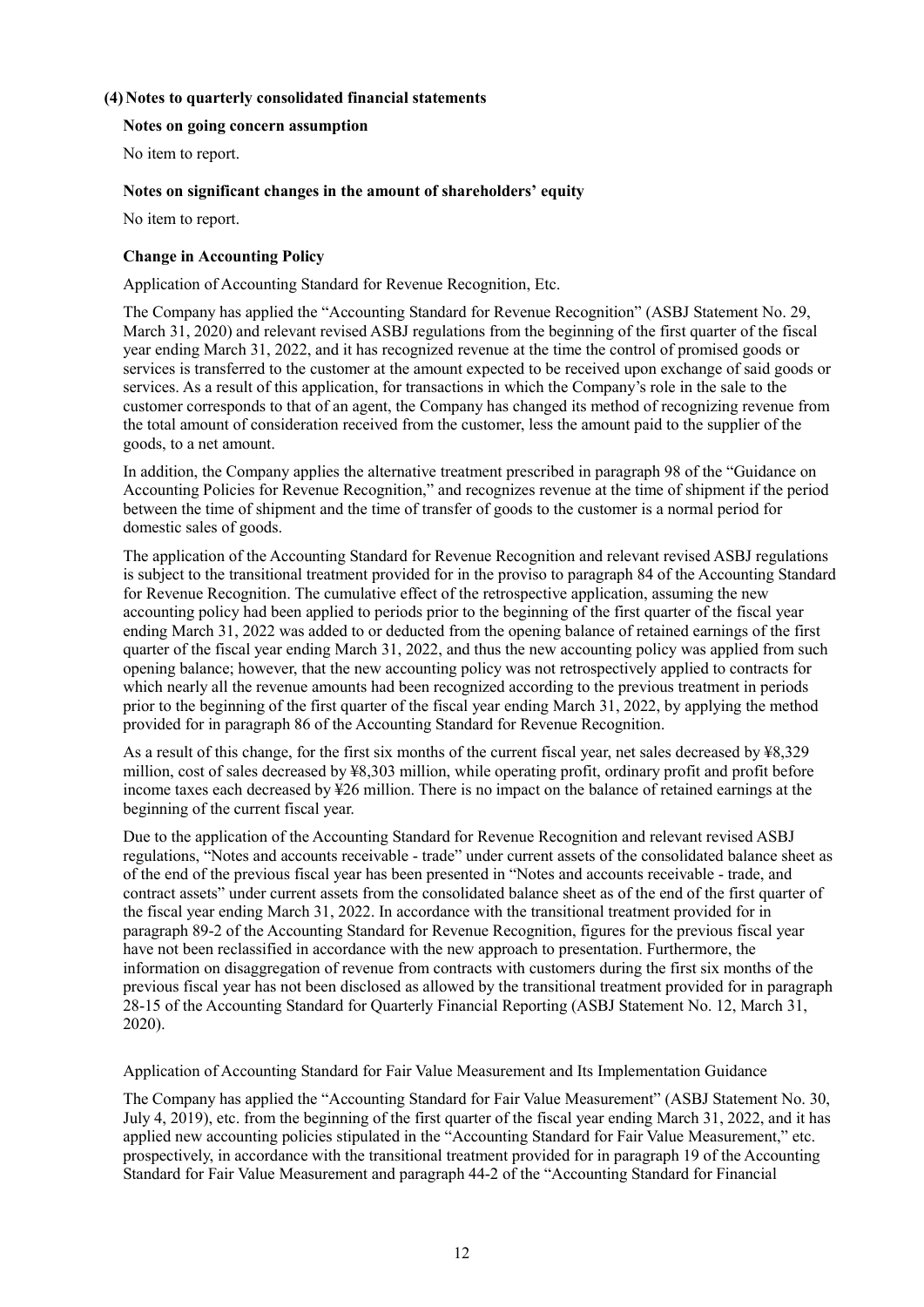Instruments" (ASBJ Statement No. 10, July 4, 2019). This has no effect on the quarterly consolidated financial statements.

## **Additional information**

Application of Practical Solution on the Treatment of Tax Effect Accounting for the Transition from the Consolidated Taxation System to the Group Tax Sharing System

As for items regarding the transition to the group tax sharing system introduced in the "Act Partially Amending the Income Tax Act" (Act No. 8 of 2020) and items revised on non-consolidated taxation system in connection with the transition to the group tax sharing system, the Company and some consolidated subsidiaries in Japan have not applied the provisions of paragraph 44 of the "Guidance on Accounting Standard for Tax Effect Accounting" (ASBJ Guidance No. 28, February 16, 2018) as allowed by the provisions of paragraph 3 of the "Tax Effect Accounting for the Transition from the Consolidated Taxation System to the Group Tax Sharing System" (ASBJ PITF No. 39, March 31, 2020). Accordingly, amounts of deferred tax assets and deferred tax liabilities are determined in accordance with the provisions of the tax law before revision.

Accounting estimates related to the impact of the spread of COVID-19

Although COVID-19 has had an impact on our business performance, we have determined that it will have no impact on our accounting estimates, such as impairment accounting for non-current assets and the recoverability of deferred tax assets.

Furthermore, we have formulated our business forecast for the current fiscal year based on the assumption that the spread of COVID-19 will not become more severe than it currently is and that it will gradually subside. However, if the impact of COVID-19 becomes even more severe going forward and interferes with the business activities of the Group, it may affect the consolidated financial statements for the following quarter and beyond.